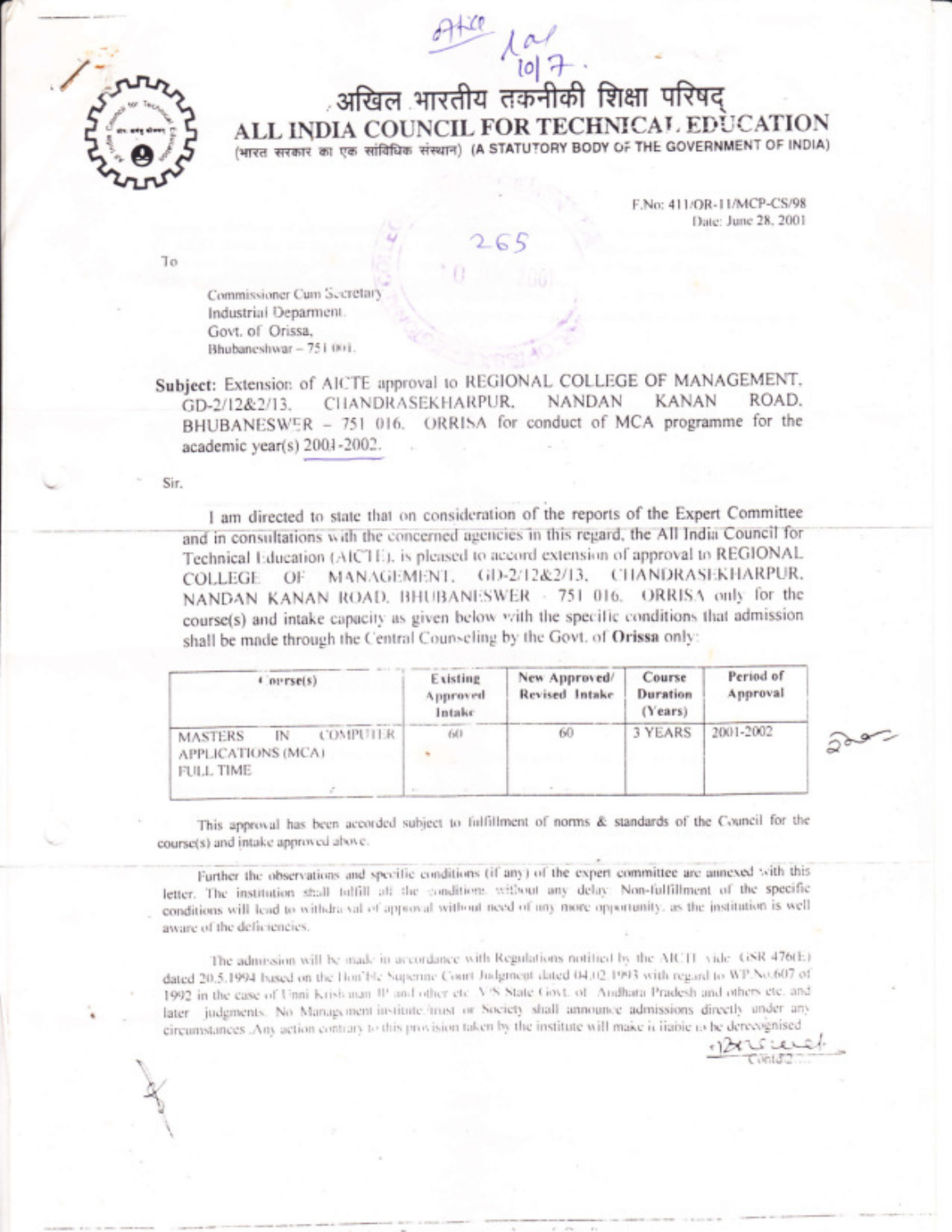Further, in the event of infringement/contravention or non-compliance of the norms & standards prescribed by the AICTE during the last approved academic year, the Council shall take further action to withdraw approval to this case for admission during subsequent academic year and the liability arising out of such withdrawal of approval will be solely that of Management / Trust /Society and/or institutions.

The Council reserves the right to visit the Institution any time it may deem fit to verify the compliance of norms and standards of AICTE.

You are requested to kindly monitor the progress made by this institution for fulfillment of the norms & standards of the Council & keep the concerned Regional Committee and AICTE informed.

Yours faithfully

alle

(Prof.R.S.Gaud) Adviser (E&T)

copy to:

1. The Regional Officer, AICTE, Eastern Regional Office, A.I.C.T.E, Institute of Leather Technology Campus. Salt Lake City, Sector - III, Kolkata - 700 091,

He is requested to monitor compliance with the norms & standards and conditions stipulated by the Council and keep the concerned Regional Committee and the AICTE informed of the same.

He is also requested to en-ure the receipt of notarized undertaking as soccified by the Council from the institution / management concerned within the stipulate time frame.

2. The Director of Technical Education & Industrial Training, Govt. of Orissa, Cuitack 753 001.

3. The Registrar, UTKAI UNIVERSITY, VANI VIHAR, BHUBANESHWAR - 751 004.

He is requested to complete the process of affiliation for facilitating admissions.

4. The Principal, REGIONAL COLLEGE OF MANAGEMENT, GD-2/12&2/13, CHANDRASEKHARPUR. NANDAN KANAN ROAD, BHUBANESWER - 751 016, ORRISA

Guard File.

5

2.